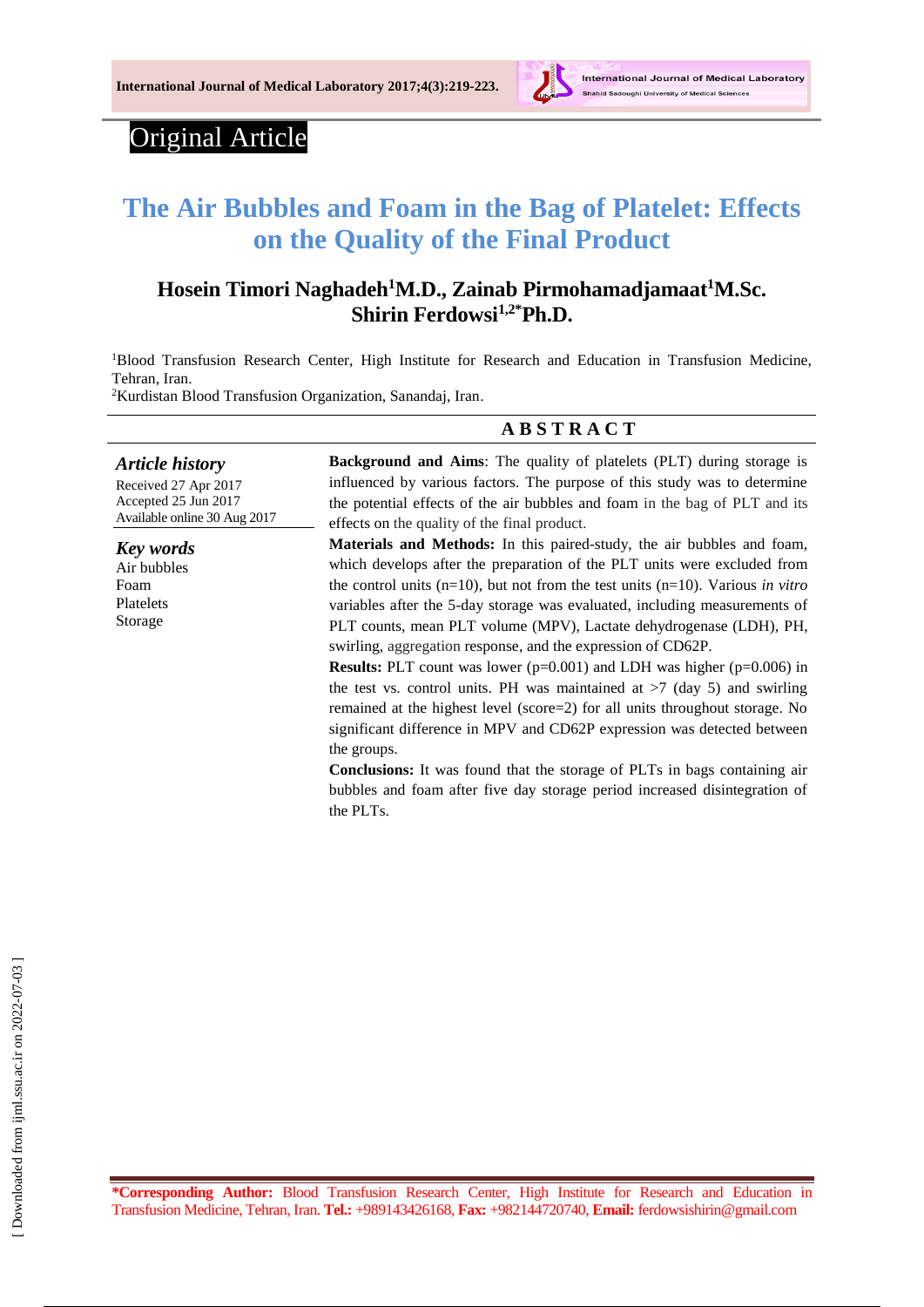# **Introduction**

Platelet (PLT) transfusion is widely used to prevent hemorrhage in different hematological diseases. Currently, one of the most significant discussions in transfusion practice is changes in PLT during storage. There is evidence that these changes can be associated with decreased post-transfusion survival and adverse events [1-3]. The quality of the PLTs can be affected by different factors such as method used for preparation [4], storage containers [5] and the transport systems [6]. It is also demonstrated that random occurrence of aggregates in PLT units leads to higher activation levels and increased release of immunomodulatory factors [7]. However, so far, there has been little discussion on the effect of air bubbles and foam on the PLT quality [8, 9]. Therefore, the aim of this study was to determine the effects of the air bubbles and foam in the bag of PLT and its effects on the quality of the final product, as measured by *in vitro* parameters after 5 days storage period.

## **Materials and Methods**

PLTs were collected from healthy blood donors who visited a blood bank of Tehran, Iran. Initially, a total of 450 mL of whole blood (WB) were drawn into blood bag. After storage at room temperature for 2 to 6 hours, WB units were centrifuged at 22ºC and the separation of PLTs was done by PLT rich plasma (PRP) method [10]. A total of ten units was allocated to the test group (n=10) due to the presence of air bubbles and foam. PLT

concentrates without air bubbles and foam were used as controls (n=10). All units were then stored on a flatbed agitator at 22±2ºC. On day 5 of storage, samples (10 ml) were aseptically collected from each unit. All the samples were tested for contamination by a microbiological culture performed at day 5. Cellular and metabolic *in vitro* parameters were evaluated, including measurements of PLT counts, mean PLT volume (MPV) and PH. The assessment of swirling was performed by inspection and grading according to Bertolini and Murphy [11]. PLT aggregation was measured by laboratory aggregometer and the maximum level of aggregation, expressed as % of aggregation. The extra cellular lactate dehydrogenase (LDH) activity (% of total), a marker for disintegration of PLTs, was assayed spectrophotometrically. Samples of PLT were assessed for PLT activation markers using a direct standard flow cytometry. The monoclonal antibody (Becton Dickinson) used were FITC\*CD62P (P-selectin). The fluorescence of stained PLTs was analyzed (Cell Quest software, Becton Dickinson) to obtain the percentage of positively stained cells.

#### **Statistical analysis**

Results were expressed as mean±standard deviation (SD). Values of parameters were compared with a Student's *t* test for paired data. A p value of  $\leq 0.05$  was considered statistically significant. Statistical analyses were performed using SPSS 16.0 software.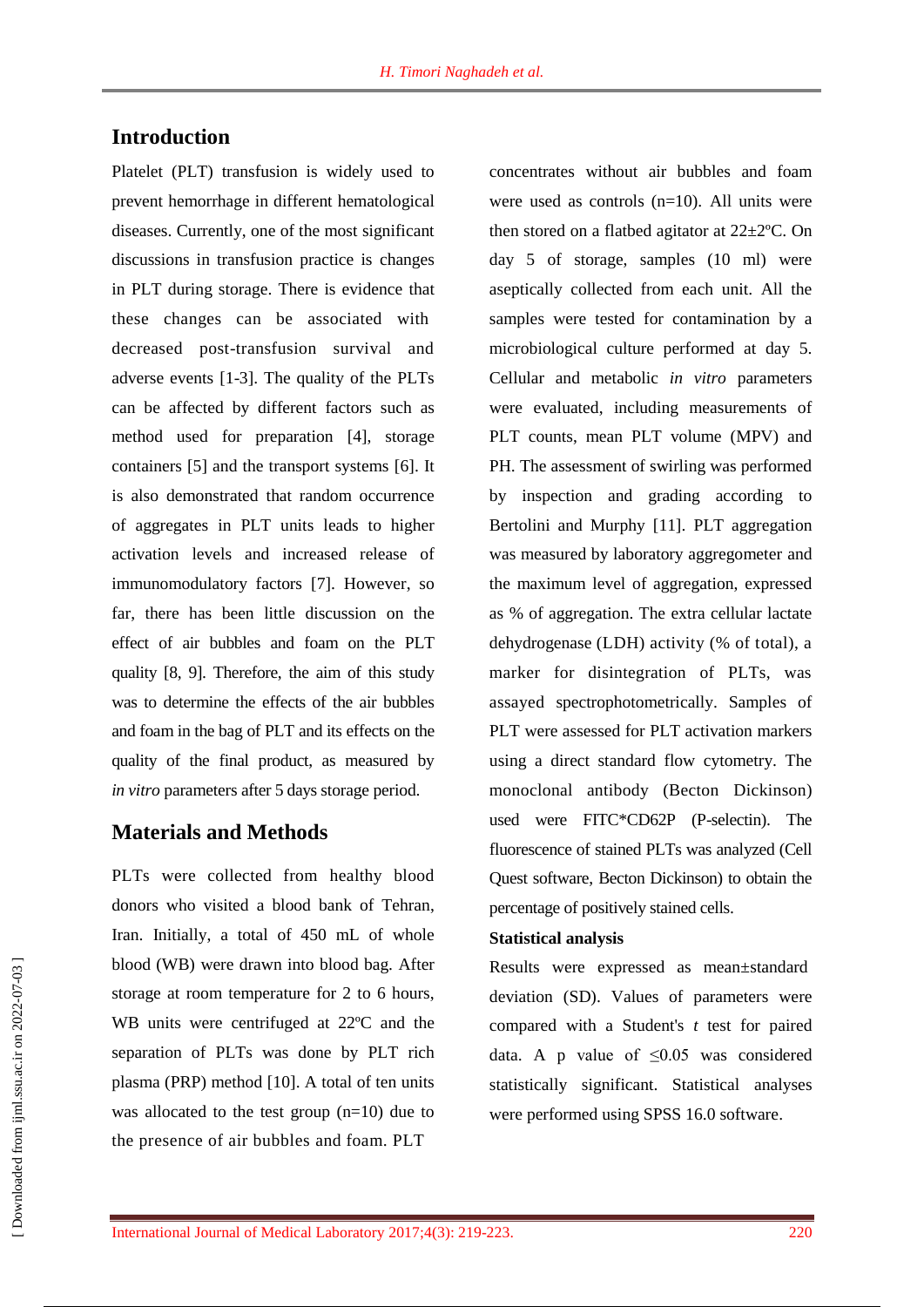# **Results**

Bacterial contamination was not detected in any of the units (PLTs stored with (Test) or without (Control) air bubbles/foam) on day 5. We found statistically significant differences in a variety of parameters (Table 1).

| <b>Variables</b>                      | <b>Test platelet</b><br>$(Mean \pm SD)$ | <b>Control platelet</b><br>$(Mean \pm SD)$ | P value | Normal range   |
|---------------------------------------|-----------------------------------------|--------------------------------------------|---------|----------------|
| Platelet count( $\times 10^3/\mu L$ ) | $602.20 \pm 257.11$                     | $1031 \pm 254.28$                          | 0.001   |                |
| Volume(ml)                            | $56\pm8.5$                              | $60+5.6$                                   | 0.221   | $40-70$ (ml)   |
| PH $(22^{\circ} C)$                   | $7.05 \pm 0.135$                        | $7.20 \pm 0.125$                           | 0.19    | $\geq 6.2$     |
| <b>Swirling</b>                       | $2.5 \pm 0.85$                          | $3.10\pm0.7$                               | 0.109   | $\geq$ 2       |
| LDH(U/per/bag)                        | $727.71 \pm 1037$                       | $322.60 + 69.26$                           | 0.006   | $\blacksquare$ |
| CD62P (%Positive)                     | $33.74 \pm 19.07$                       | $27.41 \pm 14.07$                          | 0.408   | $14.1\%$       |
| $ADP\%$                               | $4.70 \pm 3.30$                         | $7.60 \pm 9.32$                            | 0.366   | 76.4%          |
| <b>Ristocetin %</b>                   | $84.90 \pm 25.82$                       | $94.30 \pm 23.67$                          | 0.407   | 74.5           |
| MPV(fL)                               | $9.0 \pm 0.54$                          | $8.7 \pm 0.67$                             | 0.337   | $9.4 - 12.3$   |

**Table 1.** In vitro bubble  $(n=10)$  and control  $(n=10)$  platelet variables

LDH= lactate dehydrogenase ; ADP= adenosine diphosphate ; MPV= mean platelet volume



Fig. 1. The percentage of platelets expressing the activation marker CD62P (FITC mouse anti human CD62P)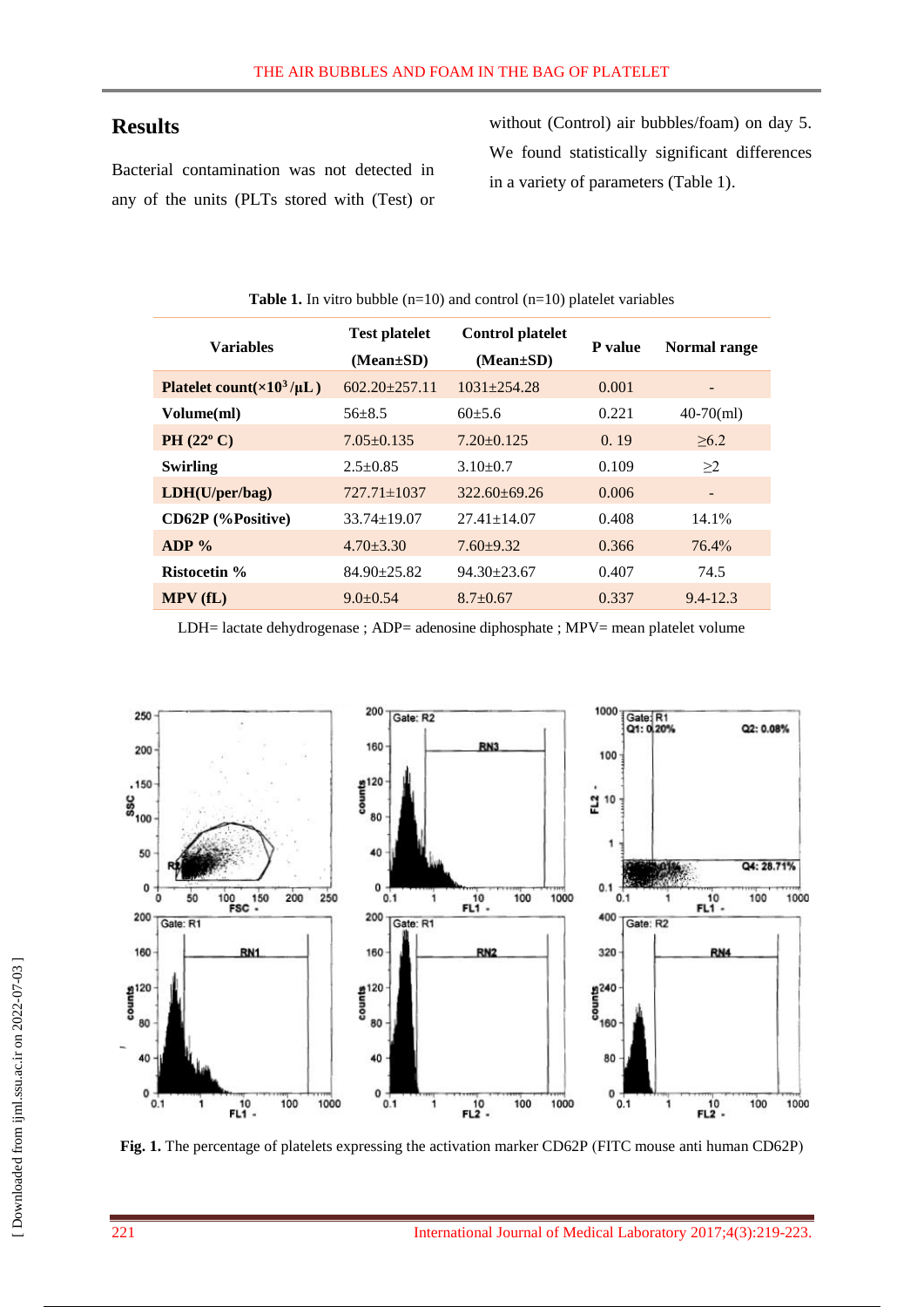There were statistically significant differences in platelet counts between the groups on day 5. PLT count in the control and test groups were  $1031 \times 10^3$  and  $602 \times 10^3$  PLTs/ $\mu$ L, respectively (p=0.001). LDH concentration increased in the test units (1037 U/L) and was significantly higher than the control units (322 U/L) on day 5  $(p=0.006)$ . Throughout the entire storage period, the PH values were within the established range of PLT products for clinical use. No significant difference in MPV and swirling was detected between the groups. Swirling remained at the highest level (score=2) for all units. The percentage of PLTs expressing the CD62P increased slightly in the test units on day 5. But no significant differences were detected (p=0.4) (Fig. 1). Stimulation of PLTs with 25 μM adenosine diphosphate on day 5 in the control and test groups was 7.6 and 7.4, respectively, no statistical significance was seen (p=0.366). The mean percentage of aggregation with 150 μg/mL ristocetin in the control and test PLTs were 94.30 and 84.90, respectively, which was not significantly different (p=0.4).

## **Discussion**

Air bubbles and foam produce during agitation PLT units. These changes can interact with the PLTs, causing activation and release reactions. The effect of air bubbles/foam on PLT behavior is poorly characterized. In this study, we found significant differences in a variety of parameters between PLTs stored in the presence or absence of air bubbles/foam. Disintegration of PLTs caused by exposure to air bubbles and foam seems to be significantly enhanced. PLT counts were lower  $(p=0.001)$  and LDH was higher  $(p=0.006)$  in the test vs. control groups. LDH is a potential marker of cell damage. PH was maintained at >7 (day 5) and swirling remained at the highest level (score=2) for all units throughout the storage. The percentage of PLTs expressing the activation marker CD62P showed a slight increase, with not statistical significance (p=0.4). Our results also indicated that the presence or absence of air bubbles/foam has no effect on the PLT aggregation.

These findings are consistent with a previous report by Sandgren et al, [8]. They showed the decrease in PLT counts after 7 days and increase LDH and CD62P expression after 5 days in the units with air bubbles and foam. In another study, Oikawa et al, [9] compared the influence of the storage conditions on the *in vitro* PLT quality, including single-bag storage without air bubbles/foam and double-bag storage with air bubbles/foam. They found that air bubbles/foam induced the reversible activation of PLTs. Single-bag without air bubbles/foam had better quality for 24 h on a flatbed agitator. It is also reported that bubbles containing different gases (N2, He, Ne, Ar, or an O2-CO2-N2 mixture) are equally potent PLT agonists [12].

#### **Conclusion**

We found that the storage of PLTs in bags containing air bubbles/foam after the 5-day storage period increased disintegration of the PLTs. Therefore, due to the low quality of these